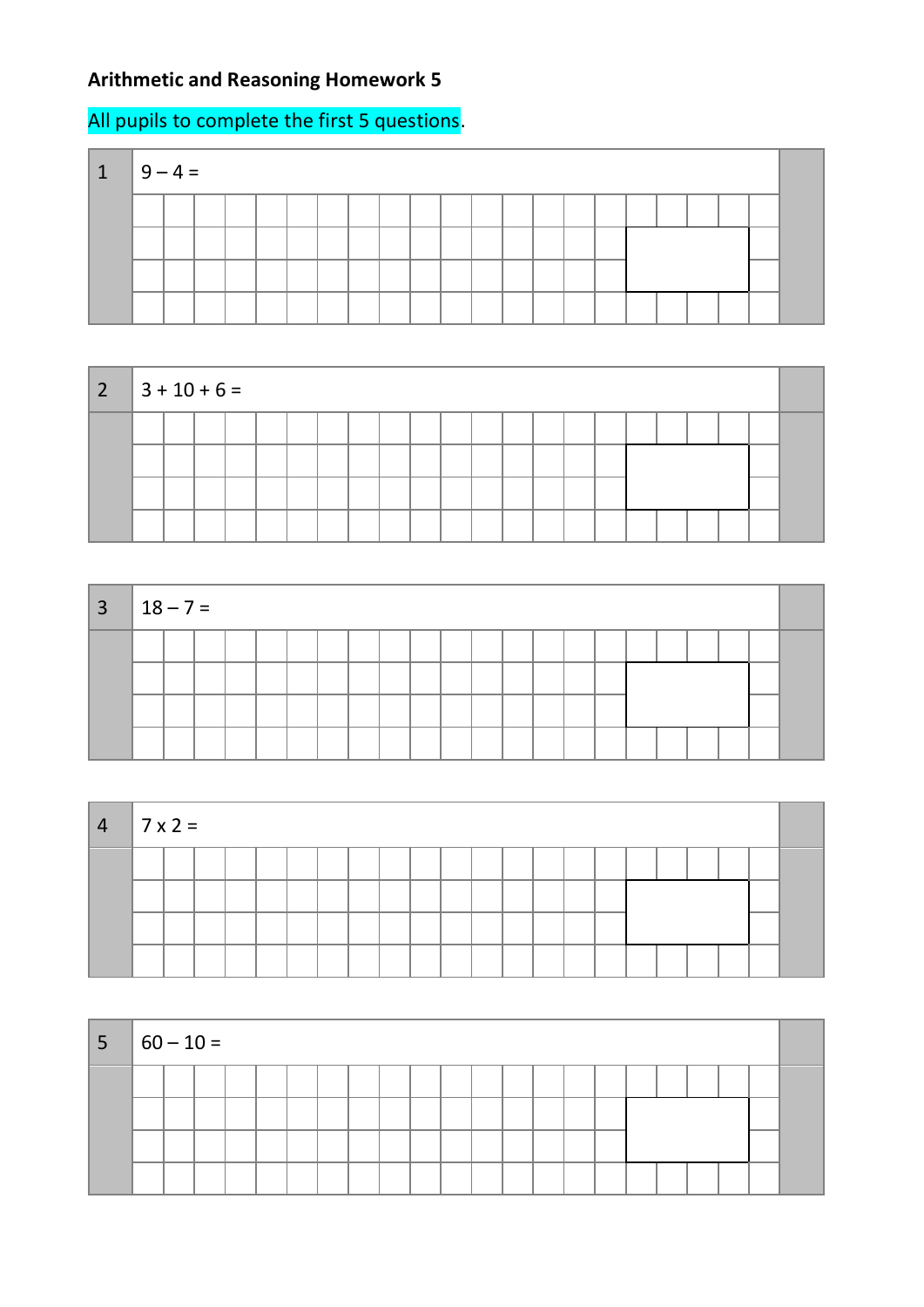| $6 \overline{)7 + 41} =$ |  |  |  |  |  |  |  |  |  |  |  |
|--------------------------|--|--|--|--|--|--|--|--|--|--|--|
|                          |  |  |  |  |  |  |  |  |  |  |  |
|                          |  |  |  |  |  |  |  |  |  |  |  |
|                          |  |  |  |  |  |  |  |  |  |  |  |
|                          |  |  |  |  |  |  |  |  |  |  |  |

|  |  | $+ 14 = 23$ |  |  |  |  |  |  |  |  |  |
|--|--|-------------|--|--|--|--|--|--|--|--|--|
|  |  |             |  |  |  |  |  |  |  |  |  |
|  |  |             |  |  |  |  |  |  |  |  |  |
|  |  |             |  |  |  |  |  |  |  |  |  |
|  |  |             |  |  |  |  |  |  |  |  |  |

| $ 8\rangle$ | $\parallel$ 84 + 9 = |  |  |  |  |  |  |  |  |  |  |  |
|-------------|----------------------|--|--|--|--|--|--|--|--|--|--|--|
|             |                      |  |  |  |  |  |  |  |  |  |  |  |
|             |                      |  |  |  |  |  |  |  |  |  |  |  |
|             |                      |  |  |  |  |  |  |  |  |  |  |  |
|             |                      |  |  |  |  |  |  |  |  |  |  |  |

| 9 | $30 + 70 =$ |  |  |  |  |  |  |  |  |  |  |  |
|---|-------------|--|--|--|--|--|--|--|--|--|--|--|
|   |             |  |  |  |  |  |  |  |  |  |  |  |
|   |             |  |  |  |  |  |  |  |  |  |  |  |
|   |             |  |  |  |  |  |  |  |  |  |  |  |
|   |             |  |  |  |  |  |  |  |  |  |  |  |

| 10 $\frac{1}{2}$ of 30 = |  |  |  |  |  |  |  |  |  |  |  |
|--------------------------|--|--|--|--|--|--|--|--|--|--|--|
|                          |  |  |  |  |  |  |  |  |  |  |  |
|                          |  |  |  |  |  |  |  |  |  |  |  |
|                          |  |  |  |  |  |  |  |  |  |  |  |
|                          |  |  |  |  |  |  |  |  |  |  |  |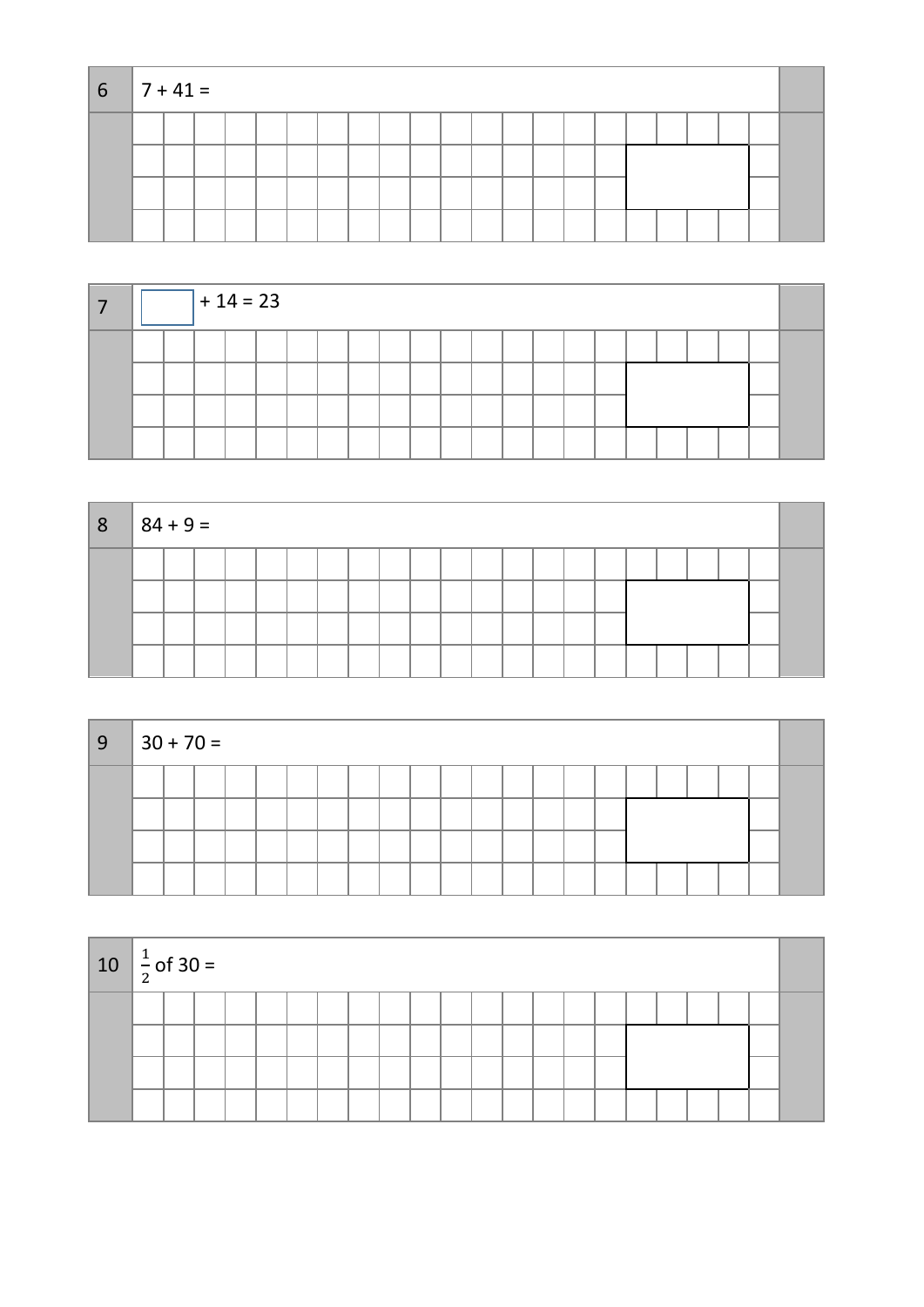| $11 \mid 32 + 28 =$ |  |  |  |  |  |  |  |  |  |  |  |
|---------------------|--|--|--|--|--|--|--|--|--|--|--|
|                     |  |  |  |  |  |  |  |  |  |  |  |
|                     |  |  |  |  |  |  |  |  |  |  |  |
|                     |  |  |  |  |  |  |  |  |  |  |  |
|                     |  |  |  |  |  |  |  |  |  |  |  |

| $12   58 - 20 =$ |  |  |  |  |  |  |  |  |  |  |  |
|------------------|--|--|--|--|--|--|--|--|--|--|--|
|                  |  |  |  |  |  |  |  |  |  |  |  |
|                  |  |  |  |  |  |  |  |  |  |  |  |
|                  |  |  |  |  |  |  |  |  |  |  |  |
|                  |  |  |  |  |  |  |  |  |  |  |  |

| $13 \left  \frac{1}{4} \right.$ of 16 = |  |  |  |  |  |  |  |  |  |  |  |
|-----------------------------------------|--|--|--|--|--|--|--|--|--|--|--|
|                                         |  |  |  |  |  |  |  |  |  |  |  |
|                                         |  |  |  |  |  |  |  |  |  |  |  |
|                                         |  |  |  |  |  |  |  |  |  |  |  |
|                                         |  |  |  |  |  |  |  |  |  |  |  |

| $14 \mid 43 + 36 =$ |  |  |  |  |  |  |  |  |  |  |  |  |  |  |  |  |
|---------------------|--|--|--|--|--|--|--|--|--|--|--|--|--|--|--|--|
|                     |  |  |  |  |  |  |  |  |  |  |  |  |  |  |  |  |
|                     |  |  |  |  |  |  |  |  |  |  |  |  |  |  |  |  |
|                     |  |  |  |  |  |  |  |  |  |  |  |  |  |  |  |  |
|                     |  |  |  |  |  |  |  |  |  |  |  |  |  |  |  |  |

| $15 \mid 57 - 42 =$ |  |  |  |  |  |  |  |  |  |  |  |  |  |  |  |  |
|---------------------|--|--|--|--|--|--|--|--|--|--|--|--|--|--|--|--|
|                     |  |  |  |  |  |  |  |  |  |  |  |  |  |  |  |  |
|                     |  |  |  |  |  |  |  |  |  |  |  |  |  |  |  |  |
|                     |  |  |  |  |  |  |  |  |  |  |  |  |  |  |  |  |
|                     |  |  |  |  |  |  |  |  |  |  |  |  |  |  |  |  |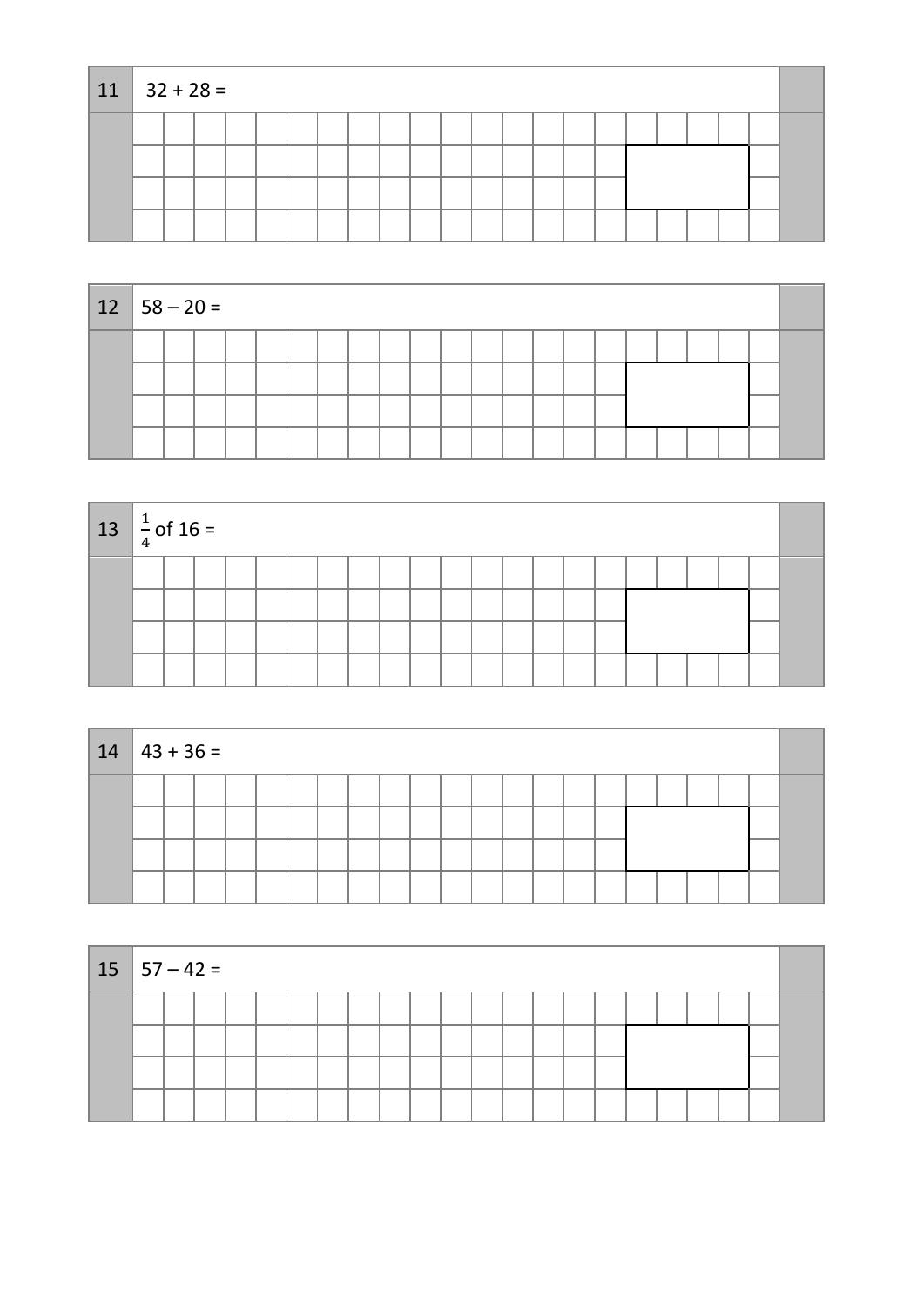| 16 | a) Write the number, which these resources                   |
|----|--------------------------------------------------------------|
|    | represent.                                                   |
|    |                                                              |
|    | b) There are $\_\_\_\_$ hundreds, $\_\_\_\_$ tens and $\_\_$ |
|    | ones.                                                        |
| 17 |                                                              |
|    |                                                              |
|    | $\overline{0}$<br>100                                        |
|    | Estimate the number where the arrow is pointing.             |
|    |                                                              |
| 18 | Order these numbers from smallest to largest.                |
|    |                                                              |
|    | 350<br>672<br>99<br>  130<br>901                             |
|    | 833<br>491<br>275<br>500<br>705                              |
| 19 | Put in the correct symbol $\rightarrow$<br>or                |
|    |                                                              |
|    | 701<br>598                                                   |
|    |                                                              |
|    |                                                              |
| 20 | Write the number 472 in words.                               |
|    |                                                              |
|    |                                                              |
|    |                                                              |